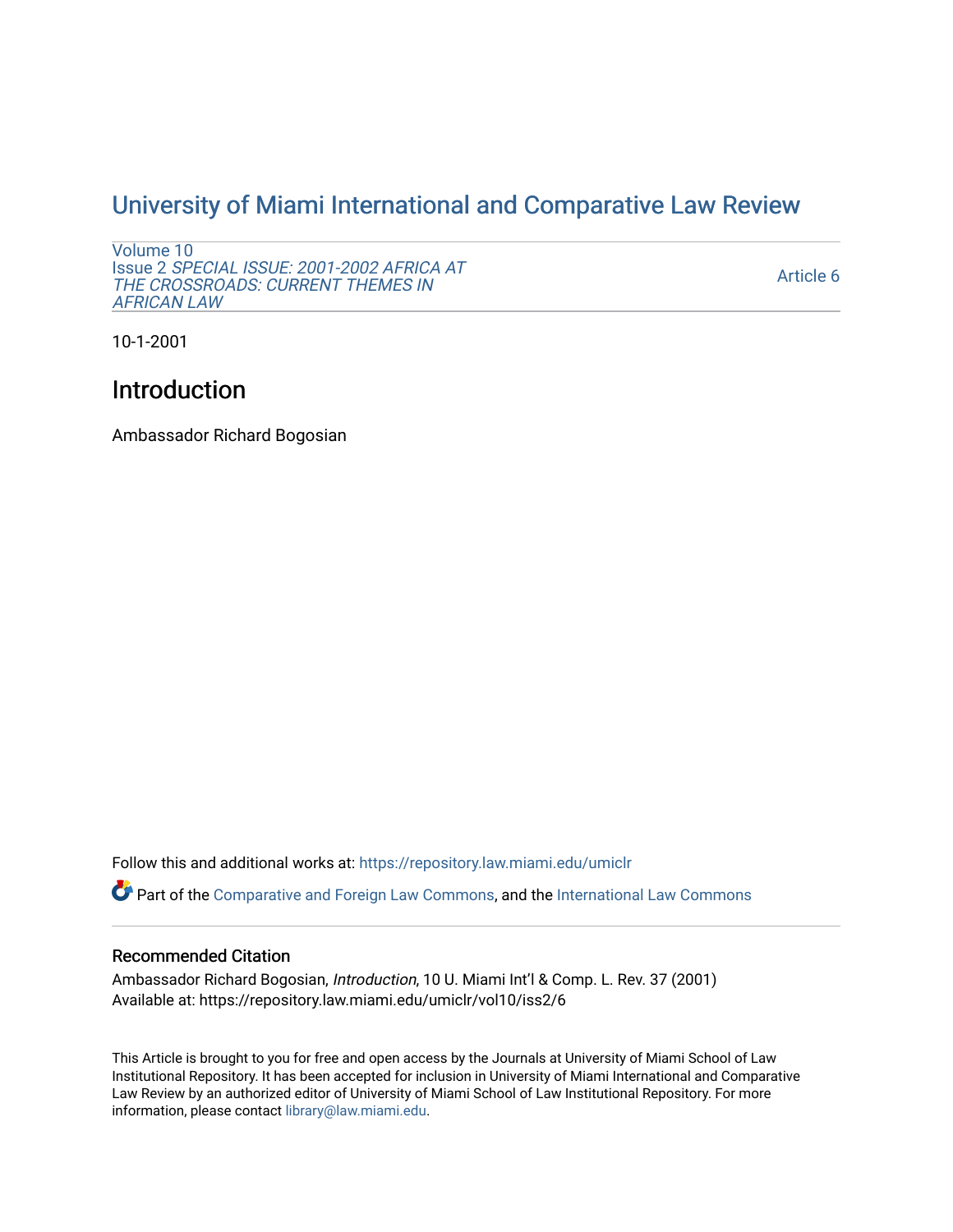## **Ill. Current Legal Issues in the Great Lakes Region of Africa Introduction Ambassador Richard W. Bogosian\***

The two articles that comprise the special section that follows are, from a legal perspective three separate and distinct current issues in the Great Lakes region of Africa. Dr. Obote-Odora examines how the Trial Chamber of the International Criminal Tribunal for Rwanda (ICTR) has interpreted Article 4 of the statute establishing the tribunal. Kasaija Phillip Apuuli considers the legal implications of Uganda's military engagement in the Democratic Republic of Congo (DRC). While each article discusses interesting and important developments in one part of Africa, it is hard to identify a common element or theme notwithstanding that the two articles deal with places that are geographically close. Upon further reflection, however, it becomes evident that what links the two articles is the common effort the authors make to treat the problems under review as technical legal issues or at least as issues that deserve to be analyzed from a technical legal perspective.

That such efforts are being made is potentially important because there is a pressing need to reinforce the rule of law and the objective application of law in Africa. This is crucial to the economic and social development of Africa. It is hard to imagine the kind of foreign investment Africans want or improvement in human rights that they increasingly demand without first more firmly establishing respected, reliable legal mechanisms. This is the premise that those of us who helped develop the Great Lakes Justice Initiative **(GLJI)** in the late nineteen nineties held. Under this Presidential initiative, the **US** is providing assistance in Rwanda, Burundi, and the DRC to strengthen the rule of law, legal institutions and protection of human rights.

The issues identified **by** the authors of the three articles which follow entail a complex mix of political, social, security and economic elements. The authors of the articles have introduced legal factors that should also be considered. To the extent that the problems of the subregion can be dealt with as legal rather than political or military issues, there may be a greater ability to reduce the volatility of the specific issues and the overall instability of the Great Lakes region.

**<sup>\*</sup>** The views expressed herein are solely those of Amb. Bogosian and in no way represent any official views of the US Government. (JD) University of Chicago; (BA) Tufts. Former US Ambassador to Niger, Chad and Somalia. Former Department of State Special Coordinator for Rwanda and Burundi. Currently, Special Assistant Greater Horn of Africa Initiative. Amb. Bogosian is married, has three children and lives in Maryland.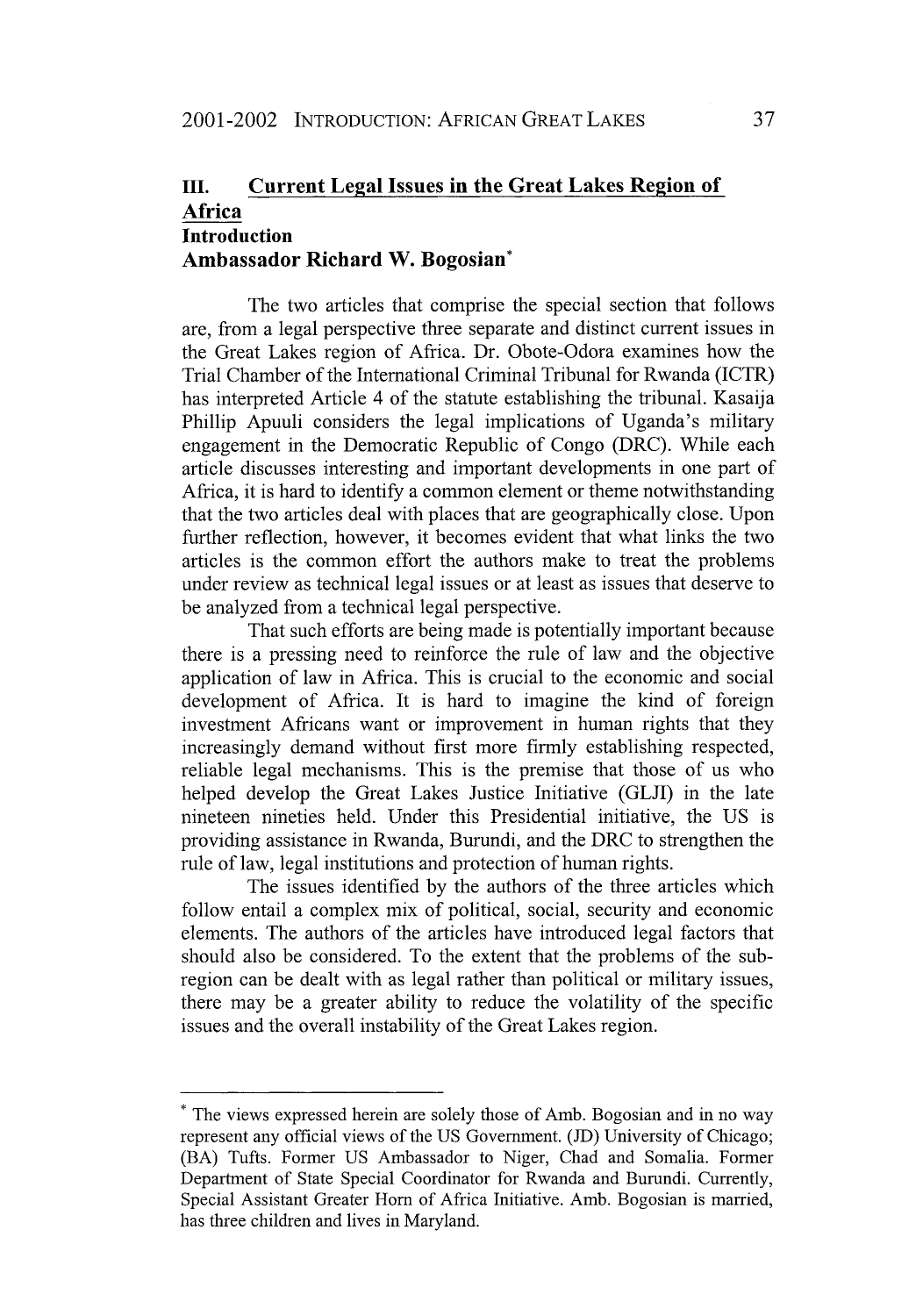In his article on the prosecution of war crimes by the ICTR, Dr. Obote-Odora reviews the trial records of five cases; notes the role of the United Nations Security Council in establishing the ICTR; compares decisions of the International Criminal Tribunal for Yugoslavia (ICTY); and considers what actually happened in Rwanda at the time of the genocide that led to the several arrests covered in the trials being reviewed. Dr. Obote-Odora notes that the ICTR has yet to convict anyone charged with committing war crimes in the 1994 internal armed conflict. In the cases being reviewed, he notes, the Trial Chambers reasoned that the culpable acts of the accused were not a component of the internal armed conflict and were therefore not a violation of Article 4 of the ICTR Statute, i.e., the culpable acts did not constitute war crimes. Stating that he is not concerned with the correctness of the decision of the Trial Chambers or of the wisdom of the court's interpretation of Article 4 of the Statute, Dr. Obote-Odora, nevertheless, raises serious questions regarding the decisions and the court's interpretation of the Statutes. As I read him, he believes the court's decisions contradict what actually happened in Rwanda in 1994, and he believes that more imaginative legal interpretations were called for.

In effect, Dr. Obote-Odora reminds readers seven years after the events of the sheer brutality and cruelty of what the perpetrators were alleged to have done. The events of the early nineties in former Yugoslavia and Rwanda had a tremendous emotional impact around the world. The decisions to establish the ICTY and ICTR reflected a certain collective chagrin over the failure of the international community to quell these crises earlier and before they reached genocidal proportions particularly in Rwanda. At the same time it was felt that the tribunals had to meet the highest judicial standards if they were to gain a level of credibility and international respect that matched their daunting responsibilities. It is interesting to compare these reactions to the reactions of the international community to somewhat analogous events earlier in Iraq and Cambodia. It is also interesting and perhaps more important to consider the implications for the future, e.g., with respect to Burundi and/or the DRC, should the international community decide to conduct trials for violations of international humanitarian law with respect to events in those countries during the latter half of the 1990s.

Thus, it is interesting to note the decisions reached by the trial chambers in the ICTR with respect to war crimes notwithstanding the intense emotional and political environment surrounding these cases. That the judges could make the kind of distinctions Dr. Obote-Odora cites under these circumstances is encouraging to the extent that it shows that the judicial process was conducted somewhat immune to the emotions of the moment. Whether the reasoning behind the decisions may have been flawed and could have unwanted implications not only for the ICTR and the ICTY but in other future tribunals as well remains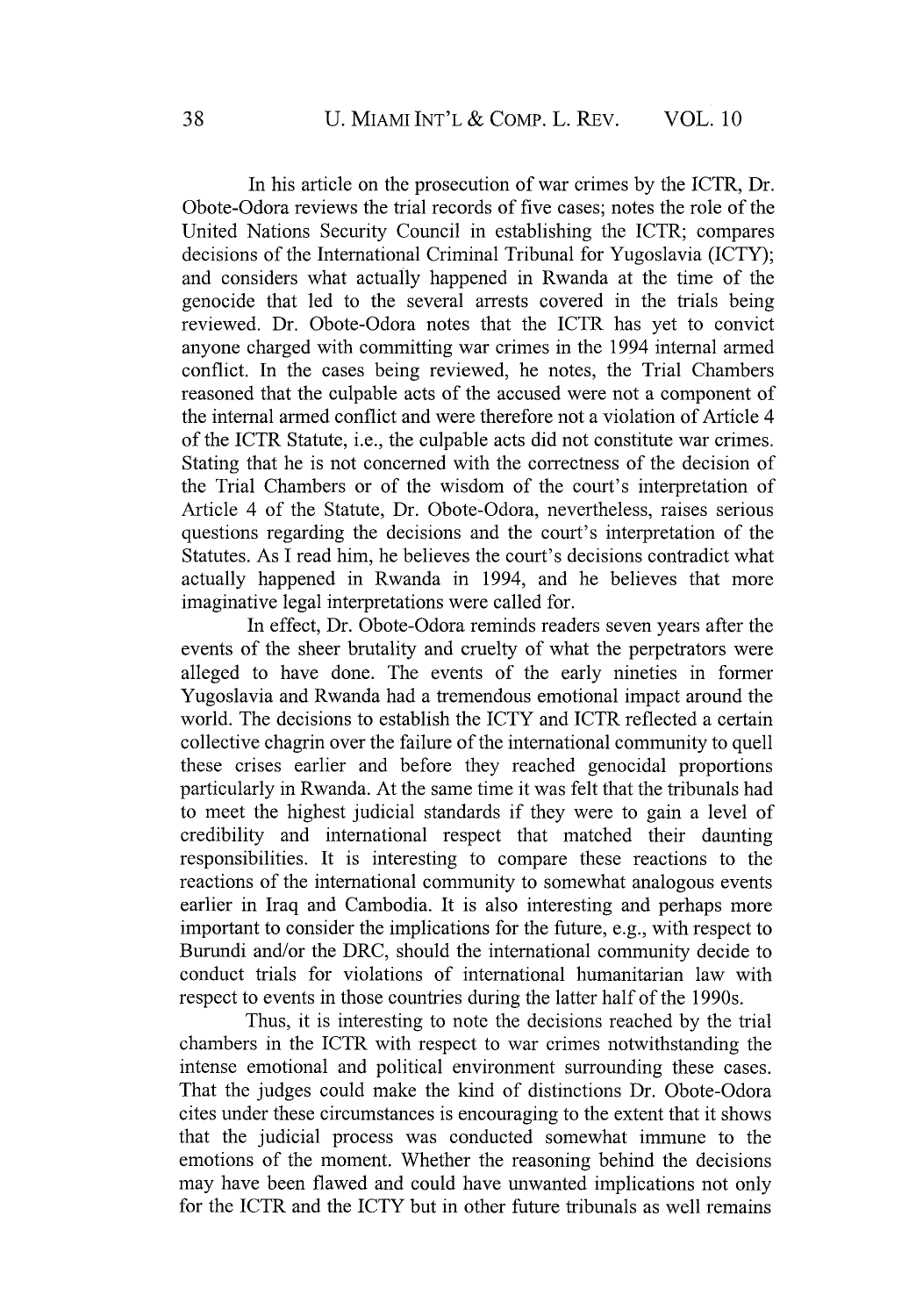to be seen. The decisions of the Trial Chambers where the defendants were usually found guilty of genocide demonstrates that they did not "get away with murder" even if they were found not guilty of war crimes, narrowly defined.

The paper by Kasaija Phillip Apuuli of Makerere University in Kampala addresses the international law issues that Uganda's engagement in the DRC raises. After reviewing the arguments pro and con, Professor Apuuli does not really reach a straightforward "guilty as charged" or "not guilty" conclusion. He does provide information regarding the background to Uganda's military involvement in the DRC. He examines at some length the specific arguments regarding the legality or illegality of Uganda's actions. He also noted, for example, the preliminary findings of a United Nations panel that was charged with investigating whether Uganda and other foreign forces in the DRC have inappropriately exploited natural resources in the Congo. Professor Apuuli also raises a question of whether the arguably legal deployment of troops in the Congo is somehow nullified by how deeply into the country they penetrated. In short, Professor Apuuli provides a considerable amount of information and discussion of the issues raised by Uganda's recent history in the DRC, but he rarely draws final conclusions.

The issues raised by Uganda's military engagements in the DRC up to now have been addressed in a variety of ways. Kinshasa and its allies, notably Zimbabwe and Angola, have responded militarily and politically. However, there has also been an important diplomatic response culminating in the 1999 Lusaka Accords which established the framework for the ultimate withdrawal of foreign troops as well as a new national political structure in the Congo, following what has come to be called the National Dialogue. The political/diplomatic situation is vastly more complicated, however, by several factors.

Whatever, Uganda's role in and since 1998, it is generally accepted that the single most important proximate cause of the current war in the Congo was Rwanda's perception that Laurent Kabila, who Kigali helped install as DRC President a year earlier, could not or would not control the remnants of the former Rwandan military and its allied militia (generally referred to as the ex-FAR/Interahamwe), who were threatening the Rwandan homeland from the DRC. As Professor Apuuli notes, Uganda had similar concerns both with respect to Ugandan rebels threatening Uganda from bases in the DRC and also out of concern over the ex-FAR/Interahamwe's association with the perpetrators of the 1994 genocide in Rwanda. It has been understood by most participants that the Rwandans, at least, were unlikely to withdraw from the DRC until and unless the threat from the ex-FAR/Interahamwe ended, however, that was accomplished.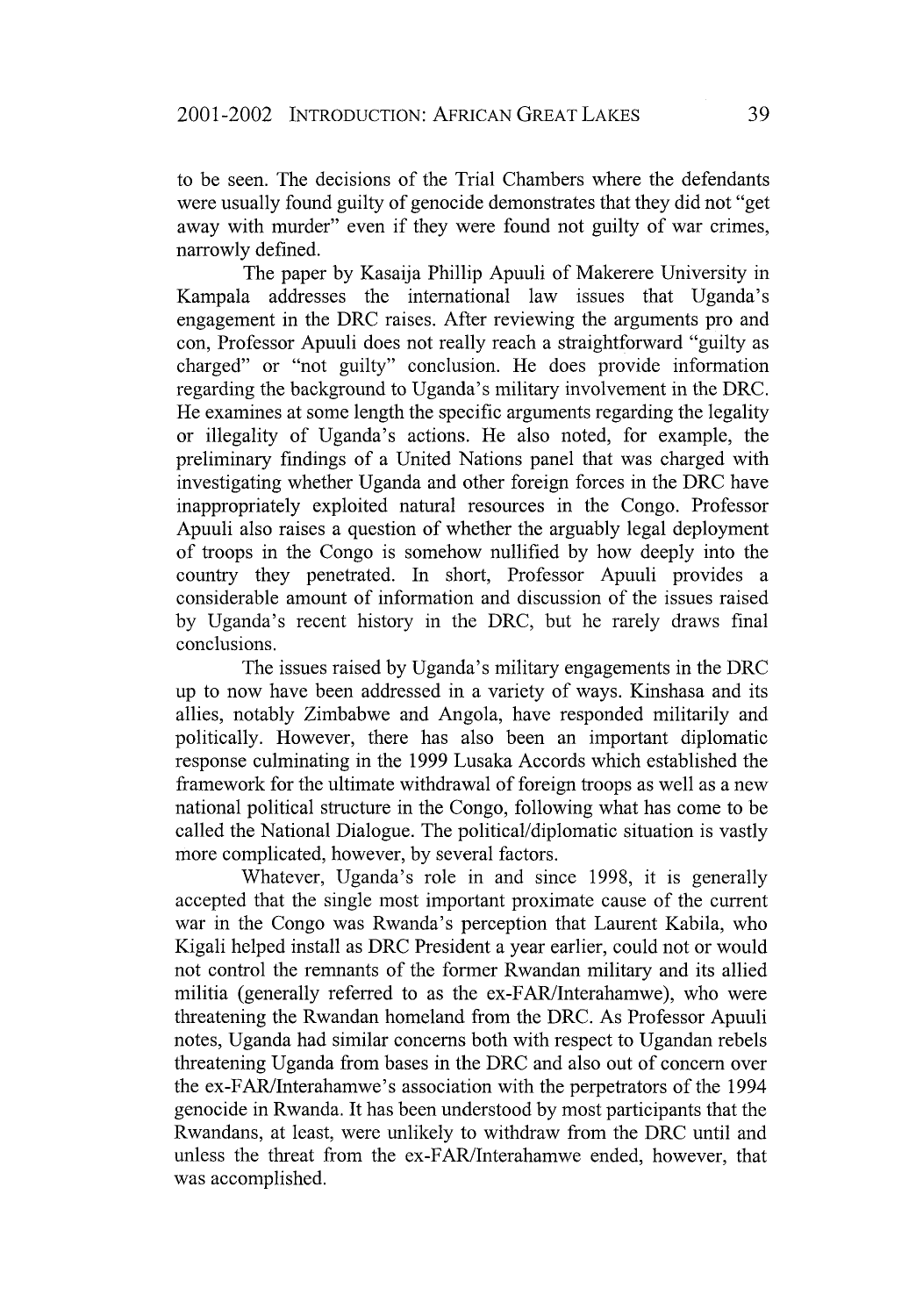There has been considerable progress in moving towards the goals of the Lusaka Accord, albeit very slowly. By late 2001 there is in place a cease-fire agreement that, for the most part, has held. A UN-Sponsored international observer force (MONUC) is in place. There is general acceptance by virtually all of the relevant parties that a national political dialogue will take place in the DRC. Preliminary meetings of the key parties were held prior to the formal dialogue meetings in April 2002. Two preliminary meetings of the key Parties have been held with a third expected in January. However, there has been virtually no movement in disarming, demobilizing, repatriating or resettling the ex-FARlInterahamwe or other foreign irregular forces. (In Lusaka parlance these are referred to as "negative" forces.) In addition there have been radical realignments of the anti-DRC rebel forces reflecting a substantial deterioration of bilateral relations between Uganda and Rwanda. Another new element has been the increasing significance of local Congolese anti-Rwandan militias called Mai Mai.

This very sketchy and incomplete summary is meant to convey the extremely complex situation on the ground in the Congo. Nor have I mentioned the complications arising from the massive humanitarian disruptions or the sudden attention given to the mining of coltan in eastern Congo. Moreover, by now some countries like Chad and Namibia have withdrawn all their forces. While Joseph Kabila has been more forthcoming than his father, Laurent Kabila, who drove Mobutu from power, his legitimacy rests on shakier ground since no generally accepted succession mechanism was in place when in January 2001 Laurent Kabila was assassinated.

Given the extreme complexity of the situation in the DRC and in the Great Lakes more generally, one wonders how, indeed, to determine whether Uganda's actions were or were not "legal." Two fairly simple arguments can be made: (a) it was an illegal use of force; or (b) it was self-defense and therefore the legal use of force. At present it seems more likely that the terms of the Lusaka Accords, as endorsed by the UNSC, will be where people will go to judge the actions of the parties to the agreement.

Uganda could be challenged in other ways, although it is hard to say by whom and in what forum. It is possible, for example, that at one point either the government in Kinshasa or private interests could seek damages, for example, for environmental degradation or for some other war related action. Already there have been calls for Rwanda and Uganda to pay for the substantial damage their forces caused in Kisangani, Congo's third largest city, during the clashes between the two occupying forces in 2000. Thus, one question is: Did Uganda have a legal right to send troops into Congo as a matter of self-defense? As noted, Professor Apuuli considers the pros and cons but does not make a judgment. I think by now a more likely question will be: Did Uganda